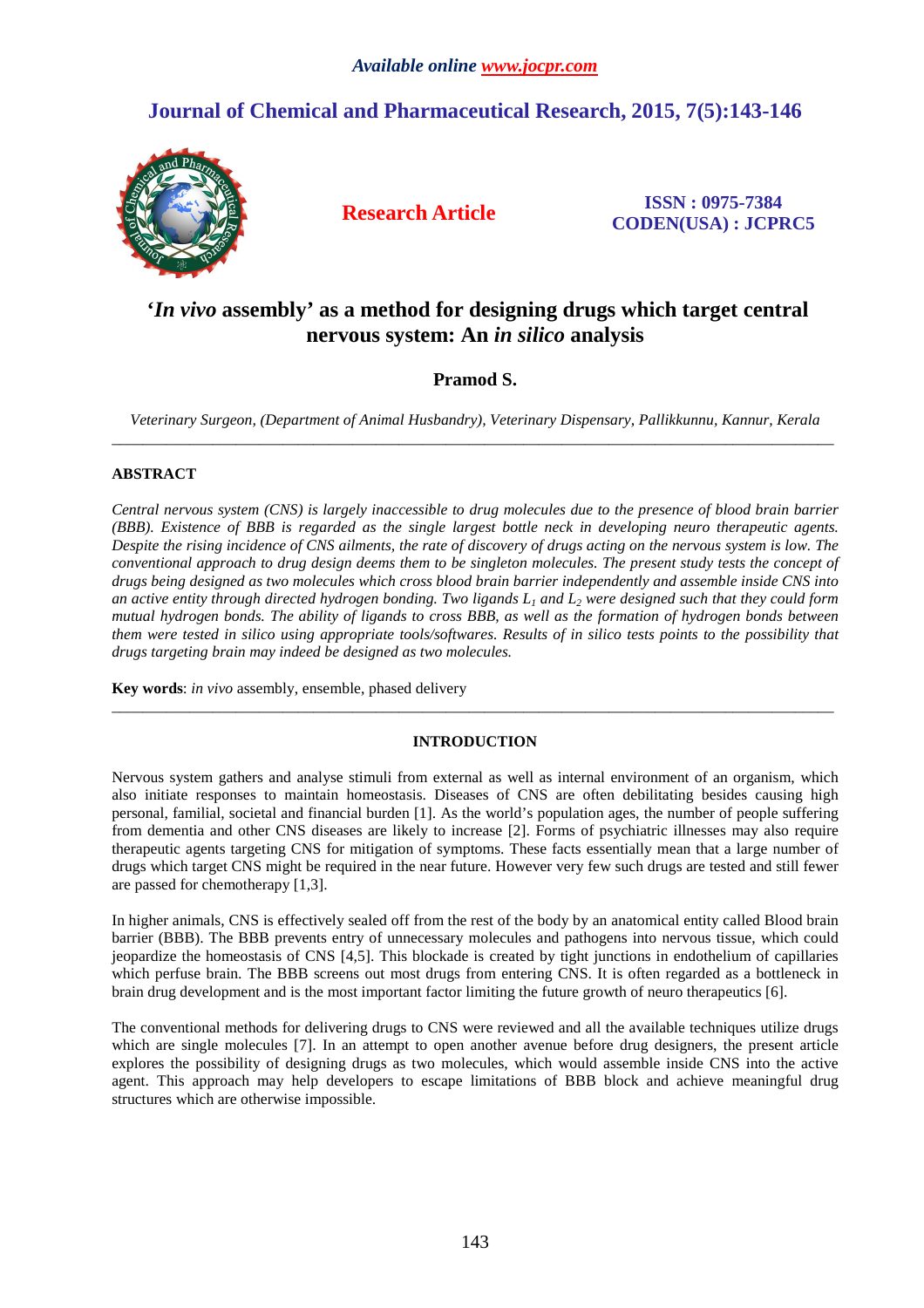### **EXPERIMENTAL SECTION**

*\_\_\_\_\_\_\_\_\_\_\_\_\_\_\_\_\_\_\_\_\_\_\_\_\_\_\_\_\_\_\_\_\_\_\_\_\_\_\_\_\_\_\_\_\_\_\_\_\_\_\_\_\_\_\_\_\_\_\_\_\_\_\_\_\_\_\_\_\_\_\_\_\_\_\_\_\_\_*

Potential component molecules (ligands) were designed using the drawing interface of online tool 'Osiris property explorer', version 2.0 [8,9]. The drug likeness and other properties of the ligands like cLogP, LogS, molecular weights and overall drug scores were also assessed using the same tool. Two ligands,  $L_1$  *viz.* 2-[N-Ethyl(hydroxyamino)]ethanol (Fig 1) and L2- *viz.* 2-(2-Aminoethylamino)pentanamine (Fig 2) were selected based on their ability to cross BBB. The ability of ligands to permeate BBB was tested using the 'blood brain barrier penetration prediction tool',  $B_3PP$  [10,11]. The chemical names in smiles format for use in  $B_3PP$  was generated using the tool 'Online SMILES Translator and Structure File Generator' [12]. The structures of the ligands were manually assembled and tested for potential hydrogen bonding between them, using the tool UCSF CHIMERA [13, 14]. The .pdb files of ligands used in 'Chimera' were generated using the online tool 'Marvin' [8].



### **Fig 1: 2-[N-Ethyl(hydroxyamino)]ethanol Fig 2: 2-(2-Aminoethylamino)pentanamine**

### **RESULTS AND DISCUSSION**

The drug scores and other parameters predicted for the ligands by Osiris property explorer is presented in Table (1). The tool also ruled out mutagenic, tumorigenic, irritant or reproductive effects for both the ligands. The ligands  $L_1$  $(p<0.0468)$  and L<sub>2</sub> (p<0.0271) were predicted to have the ability to cross blood brain barrier by the tool B<sub>3</sub>PP.

| Sl No | Property      |                 |                      |                 |                      |
|-------|---------------|-----------------|----------------------|-----------------|----------------------|
|       |               | Predicted value | Predicted drug score | Predicted value | Predicted drug score |
|       | $c$ Log P     | $-0.492$        | 0.995                | $-2.302$        | 0.999                |
|       | Log S         | $-0.310$        | 0.990                | $-0.738$        | 0.986                |
|       | <b>MW</b>     | 119             | 0.989                | 146             | 0.985                |
|       | Drug likeness | 1.057           | 0.742                | 0.799           | 0.689                |
|       | Overall score | --              | 0.860                | $-$             | 0.832                |

**Table 1: Properties of ligands predicted by Osiris property explorer** 

The formation of hydrogen bonds between  $L_1$  and  $L_2$  was tested *in silico* using the software 'Chimera'. The program identified four intermolecular hydrogen bonds with relaxed settings whereas with stringent settings, a single bond alone was found. The assembled state of the ligands and detected hydrogen bonds (blue lines) with distances between them in  $\hat{A}$  (as depicted by Chimera) is presented in Fig (3).

Being a preliminary study, 2D structures alone were used for the tests. All tools and softwares used for the present study were available online as freewares. Selection of  $L_1$  and  $L_2$  was based on their ability to cross BBB as predicted by the tool, B3PP. *In silico* predictions regarding BBB penetration may have pitfalls [15] and is not reliable in all cases.

Hydroxyl groups behave as hydrogen bond donors whereas amino groups act as hydrogen bond acceptors [16]. Therefore the donor and acceptor groups in  $L_1$  (two hydroxyl groups) and  $L_2$  (two amino and one imino groups) gives them the ability to form mutual hydrogen bonds in solution. Molecules which have one or two quadruple hydrogen bonding units were identified to form highly stable hydrogen bonded assemblies in water [17]. The ligands could form four mutual hydrogen bonds as inferred by Chimera (Fig 3) with less stringent software setting. Therefore it is assumed that the ligands would form a hydrogen bonded structure, denoted as 'ensemble'. However a single hydrogen bond (HB<sub>3</sub>) alone was observed with stringent software settings. It is difficult to predict whether or not hydrogen bonds between a potential donor and an acceptor in a given system will actually be formed [18]. At this stage, ensemble is merely a concept and aspects like true conformation in solution, its stability, biological activity or even its existence remains cryptic. These properties can be assessed only through experiments after synthesis. The ensemble and component molecules described in this article therefore serves only for the purpose of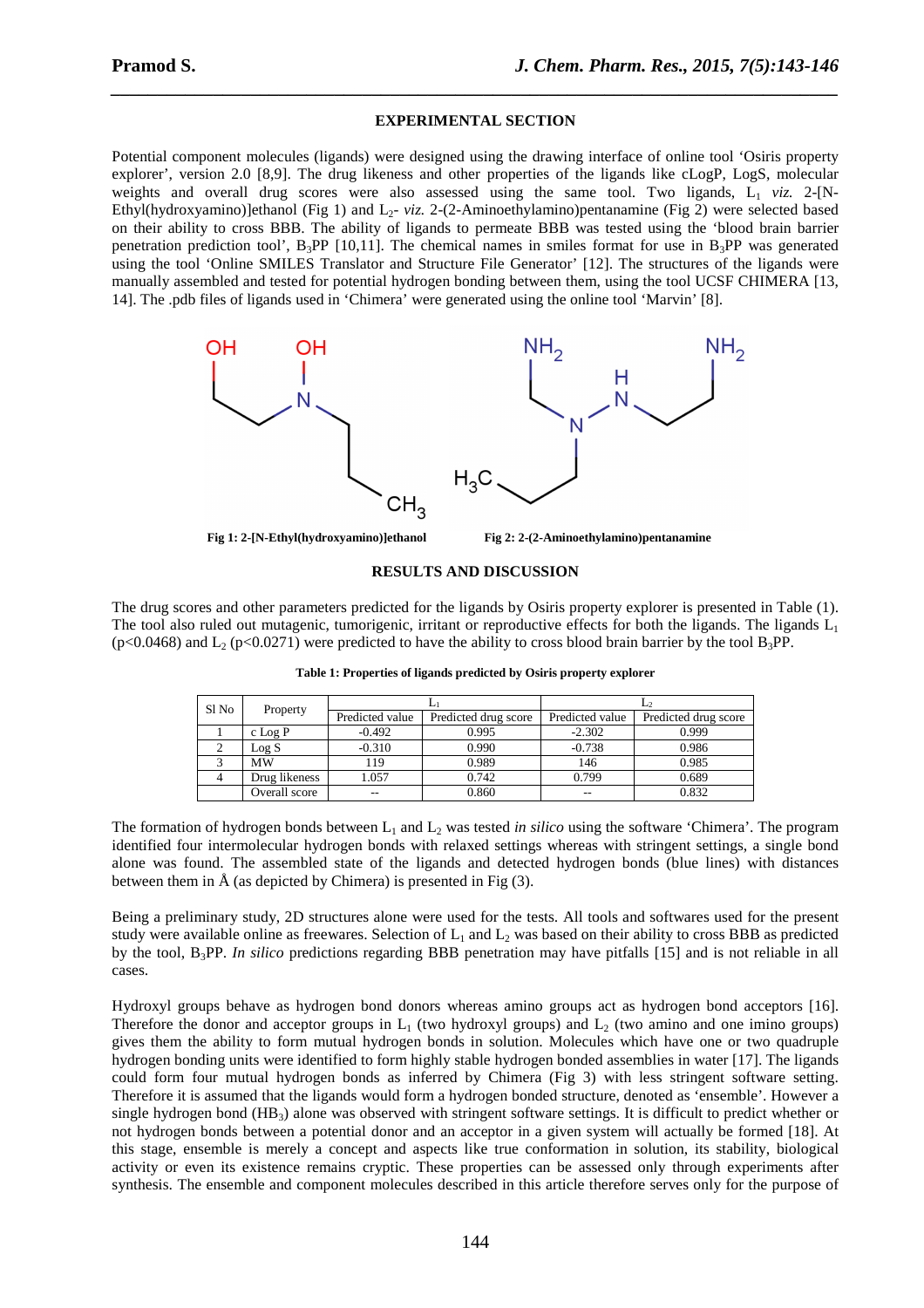illustration of the concept of *in vivo* assembly. In short, the conformation of assembled state (Fig 3) is hypothetical and may not represent the one which they assume under *in vitro* or *in vivo* conditions.

*\_\_\_\_\_\_\_\_\_\_\_\_\_\_\_\_\_\_\_\_\_\_\_\_\_\_\_\_\_\_\_\_\_\_\_\_\_\_\_\_\_\_\_\_\_\_\_\_\_\_\_\_\_\_\_\_\_\_\_\_\_\_\_\_\_\_\_\_\_\_\_\_\_\_\_\_\_\_*



**Fig 3: Hydrogen bonds (HB1 to HB4) inferred between L1 and L2 by Chimera** 

Drug molecules are mostly designed with rigid structures so as to maximise biological activity [19]. *In vivo* assembled drugs are likely to fall back from this criterion as hydrogen bonds are considerably weaker than covalent bonds. Hydrogen bonds may be switched on and off with energies in the range of thermal fluctuations at physiological temperatures. In such circumstances the vectorial and stereo-chemical properties can prefer specific hydrogen bonding interactions with additive or cooperative strengths [20]. The strength of a hydrogen bond between OH and NH2 functional groups is 3.8 KCal/mol [18]. In this case, assuming an additive situation with four mutual hydrogen bonds, the strength will increase to 14.8 KCal/mol, which may suffice to stabilize the ensemble. Additional interactions with target protein (with donors/acceptors incorporated into ligands by virtue of design) could further enhance the stability of ensemble.

The real challenge before designers will be to determine the layout of functional groups in hydrogen bond donor and recipient ligands, since self assembly require four mutual hydrogen bonds. If ever any such drugs are materialized, a 'phased delivery' regime will have to be adopted, wherein one of the molecules is introduced first rather than both being delivered as a cocktail. The second molecule then needs to be dispensed after a suitable delay considering the pharmaco-dynamic properties of the first. The molecules cross BBB independently and assemble into the active form (ensemble) inside the CNS and elicit therapeutic effect.

### **CONCLUSION**

*In silico* tests point to the possibility that drugs could be designed as two molecules which assemble inside the CNS by virtue of directed hydrogen bonding.

### **Acknowledgements**

Inspire fellowship granted by Ministry of Science and Technology, Government of India.

### **REFERENCES**

- [1] HK Manji; EB DeSouza. *Neuropsychopharmacology.,* **2008**,1-4.
- [2] M Prince; R Brycea; E Albanesea; A Wimoc; W Ribeiroa; CP Ferriae. *Alzheimer's & Dementia.,* **2013**, 9, 63-75.
- [3] MS Alavijeh; M Chishty; MZ Qaiser; AM Palmer. *NeuroRx.,* **2005**, 2(4), 554-571.
- [4] P Ballabh; A Braun; M Nedergaard. *Neurobiol Dis*., **2004**, 16(1), 1-13.

[5] BE Grayson; RJ Seeley; DA Sandoval. *Nature reviews Neuroscience.,* **2013**, 14(1), 24-37.

[6] WM Pardridge. *NeuroRx.,* **2005**, 2(1), 3-14.

[7] A Misra; S Ganesh; A Shahiwala. *J Pharm Pharmaceut Sci.,* **2003**, 6(2), 252-273.